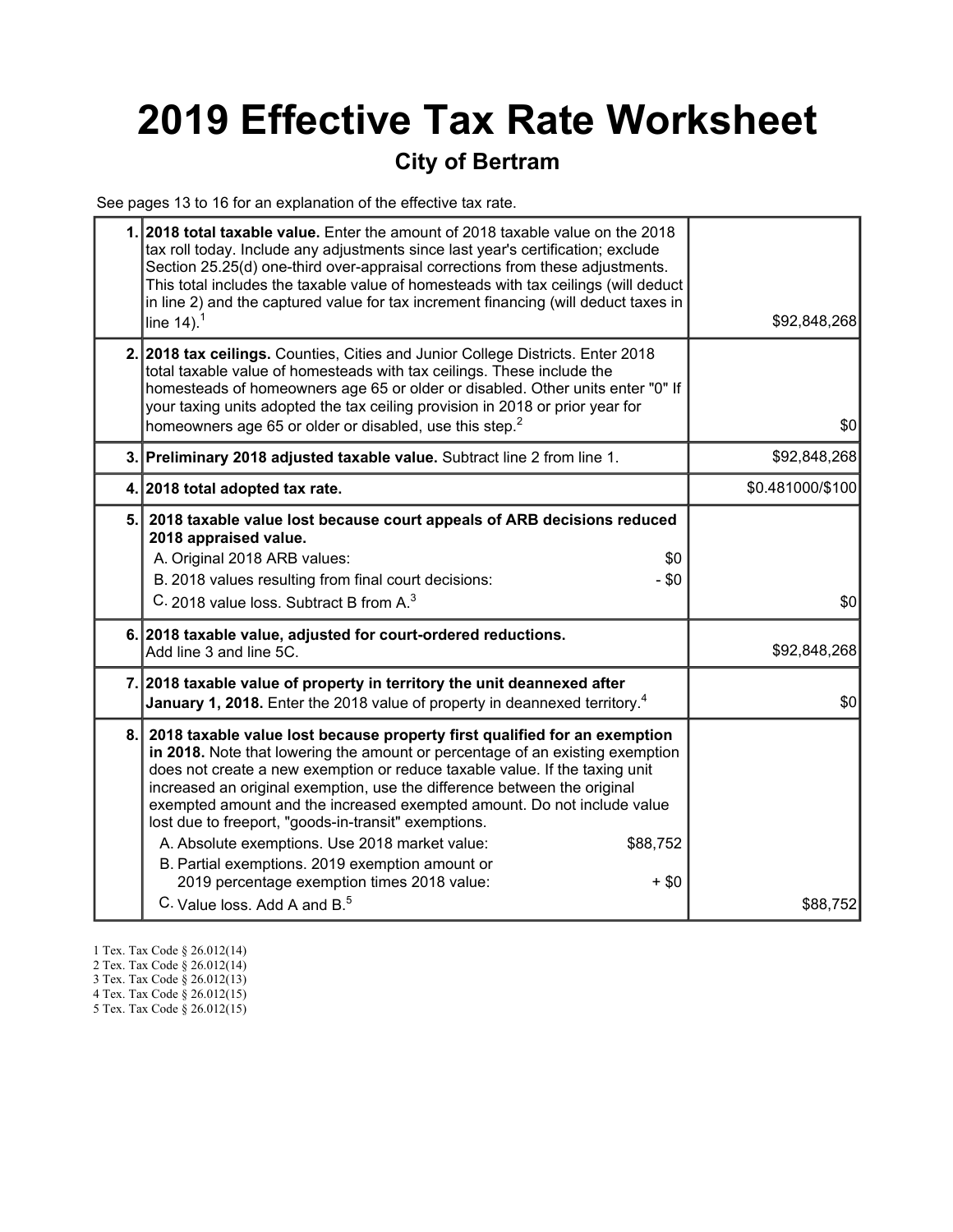### 2019 Effective Tax Rate Worksheet (continued) City of Bertram

| 9. 2018 taxable value lost because property first qualified for agricultural<br>appraisal (1-d or 1-d-1), timber appraisal, recreational/scenic appraisal or<br>public access airport special appraisal in 2019. Use only those properties<br>that first qualified in 2019; do not use properties that qualified in 2018.<br>A. 2018 market value:<br>\$0<br>B. 2019 productivity or special appraised value:<br>$-$ \$0<br>C. Value loss. Subtract B from A. <sup>6</sup> | \$0          |
|----------------------------------------------------------------------------------------------------------------------------------------------------------------------------------------------------------------------------------------------------------------------------------------------------------------------------------------------------------------------------------------------------------------------------------------------------------------------------|--------------|
| 10. Total adjustments for lost value. Add lines 7, 8C and 9C.                                                                                                                                                                                                                                                                                                                                                                                                              | \$88,752     |
| 11. 2018 adjusted taxable value. Subtract line 10 from line 6.                                                                                                                                                                                                                                                                                                                                                                                                             | \$92,759,516 |
| 12. Adjusted 2018 taxes. Multiply line 4 by line 11 and divide by \$100.                                                                                                                                                                                                                                                                                                                                                                                                   | \$446,173    |
| 13. Taxes refunded for years preceding tax year 2018. Enter the amount of<br>taxes refunded by the taxing unit for tax years preceding tax year 2018. Types<br>of refunds include court decisions, Tax Code § 25.25(b) and (c) corrections and<br>Tax Code § 31.11 payment errors. Do not include refunds for tax year 2018.<br>This line applies only to tax years preceding tax year 2018. <sup>7</sup>                                                                  | \$11         |
| 14. Taxes in tax increment financing (TIF) for tax year 2018. Enter the amount<br>of taxes paid into the tax increment fund for a reinvestment zone as agreed by<br>the taxing unit. If the unit has no 2019 captured appraised value in Line 16D,<br>enter "0". <sup>8</sup>                                                                                                                                                                                              | \$0          |
| 15. Adjusted 2018 taxes with refunds and TIF adjustment. Add lines 12 and 13,<br>subtract line 14.9                                                                                                                                                                                                                                                                                                                                                                        | \$446,184    |
| 16. Total 2019 taxable value on the 2019 certified appraisal roll today. This<br>value includes only certified values and includes the total taxable value of<br>homesteads with tax ceilings (will deduct in line 18). These homesteads<br>includes homeowners age 65 or older or disabled. <sup>10</sup><br>A. Certified values only:<br>\$102,326,512<br>B. Counties: Include railroad rolling stock<br>values certified by the Comptroller's office:<br>$+$ \$0        |              |

6 Tex. Tax Code § 26.012(15) 7 Tex. Tax Code § 26.012(13) 8 Tex. Tax Code § 26.03(c)

9 Tex. Tax Code § 26.012(13)

10 Tex. Tax Code § 26.012(15)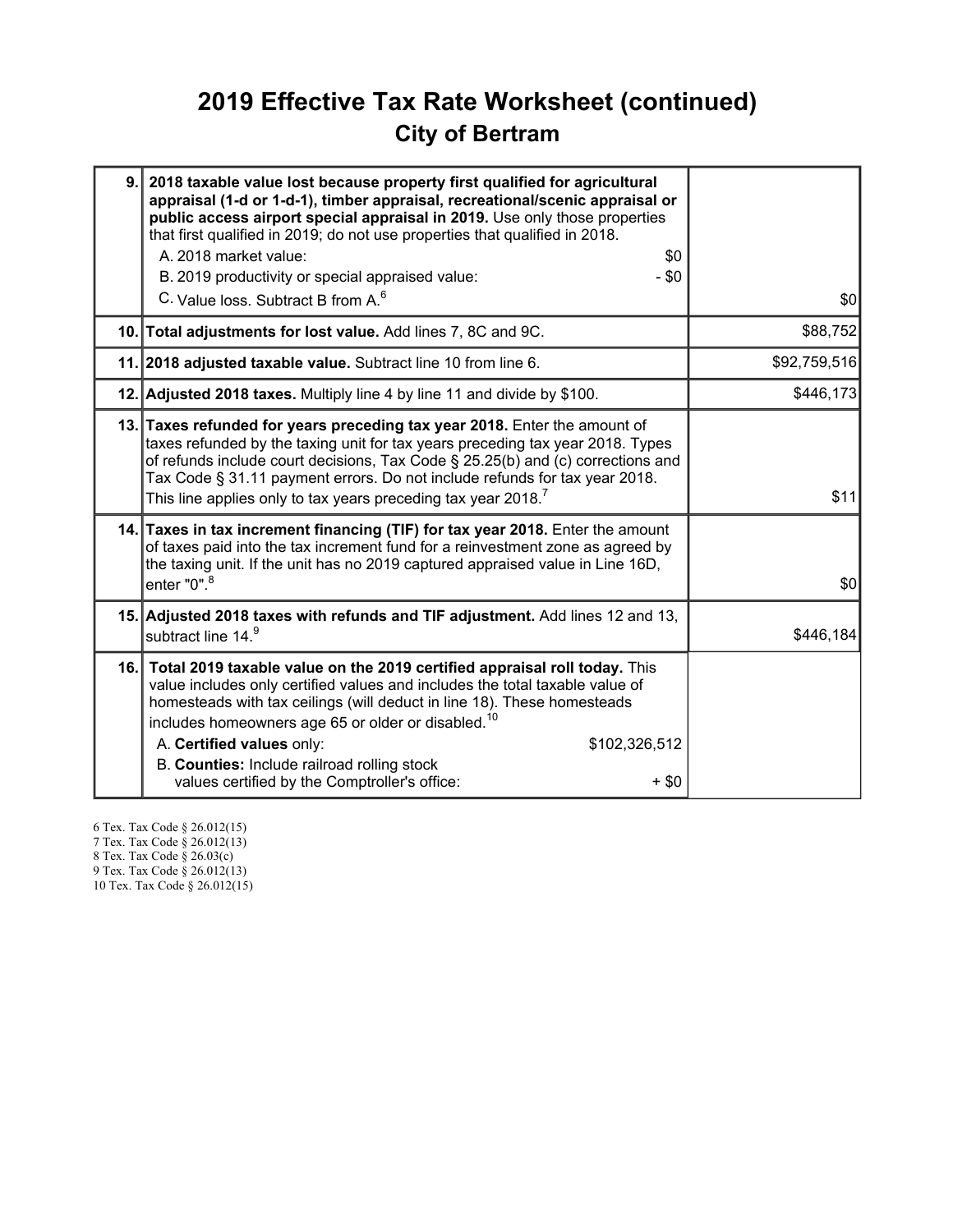### 2019 Effective Tax Rate Worksheet (continued) City of Bertram

| 16.1<br>(cont.) | C. Pollution control exemption: Deduct the value<br>of property exempted for the current tax year for<br>the first time as pollution control property:<br>$-$ \$0<br>D. Tax increment financing: Deduct the 2019<br>captured appraised value of property taxable by a<br>taxing unit in a tax increment financing zone for<br>which the 2019 taxes will be deposited into the tax<br>increment fund. Do not include any new property<br>value that will be included in line 21 below. <sup>11</sup><br>$-$ \$0<br>E. Total 2019 value. Add A and B, then subtract C<br>and D.                                                                                                                                                                                                                                                                                                                                                                                                                                                                                                                                                                                                                                                                                            | \$102,326,512 |
|-----------------|--------------------------------------------------------------------------------------------------------------------------------------------------------------------------------------------------------------------------------------------------------------------------------------------------------------------------------------------------------------------------------------------------------------------------------------------------------------------------------------------------------------------------------------------------------------------------------------------------------------------------------------------------------------------------------------------------------------------------------------------------------------------------------------------------------------------------------------------------------------------------------------------------------------------------------------------------------------------------------------------------------------------------------------------------------------------------------------------------------------------------------------------------------------------------------------------------------------------------------------------------------------------------|---------------|
| 17.1            | Total value of properties under protest or not included on certified<br>appraisal roll. $^{12}$<br>A. 2019 taxable value of properties under<br>protest. The chief appraiser certifies a list of<br>properties still under ARB protest. The list shows<br>the appraisal district's value and the taxpayer's<br>claimed value, if any or an estimate of the value if<br>the taxpayer wins. For each of the properties<br>under protest, use the lowest of these values.<br>Enter the total value. $13$<br>\$2,853,399<br>B. 2019 value of properties not under protest or<br>included on certified appraisal roll. The chief<br>appraiser gives taxing units a list of those taxable<br>properties that the chief appraiser knows about<br>but are not included at appraisal roll certification.<br>These properties also are not on the list of<br>properties that are still under protest. On this list<br>of properties, the chief appraiser includes the<br>market value, appraised value and exemptions<br>for the preceding year and a reasonable estimate<br>of the market value, appraised value and<br>exemptions for the current year. Use the lower<br>market, appraised or taxable value (as<br>appropriate). Enter the total value. <sup>14</sup><br>$+$ \$0 |               |

11 Tex. Tax Code § 26.03(c)

12 Tex. Tax Code § 26.01(c)

13 Tex. Tax Code § 26.04 and 26.041

14 Tex. Tax Code § 26.04 and 26.041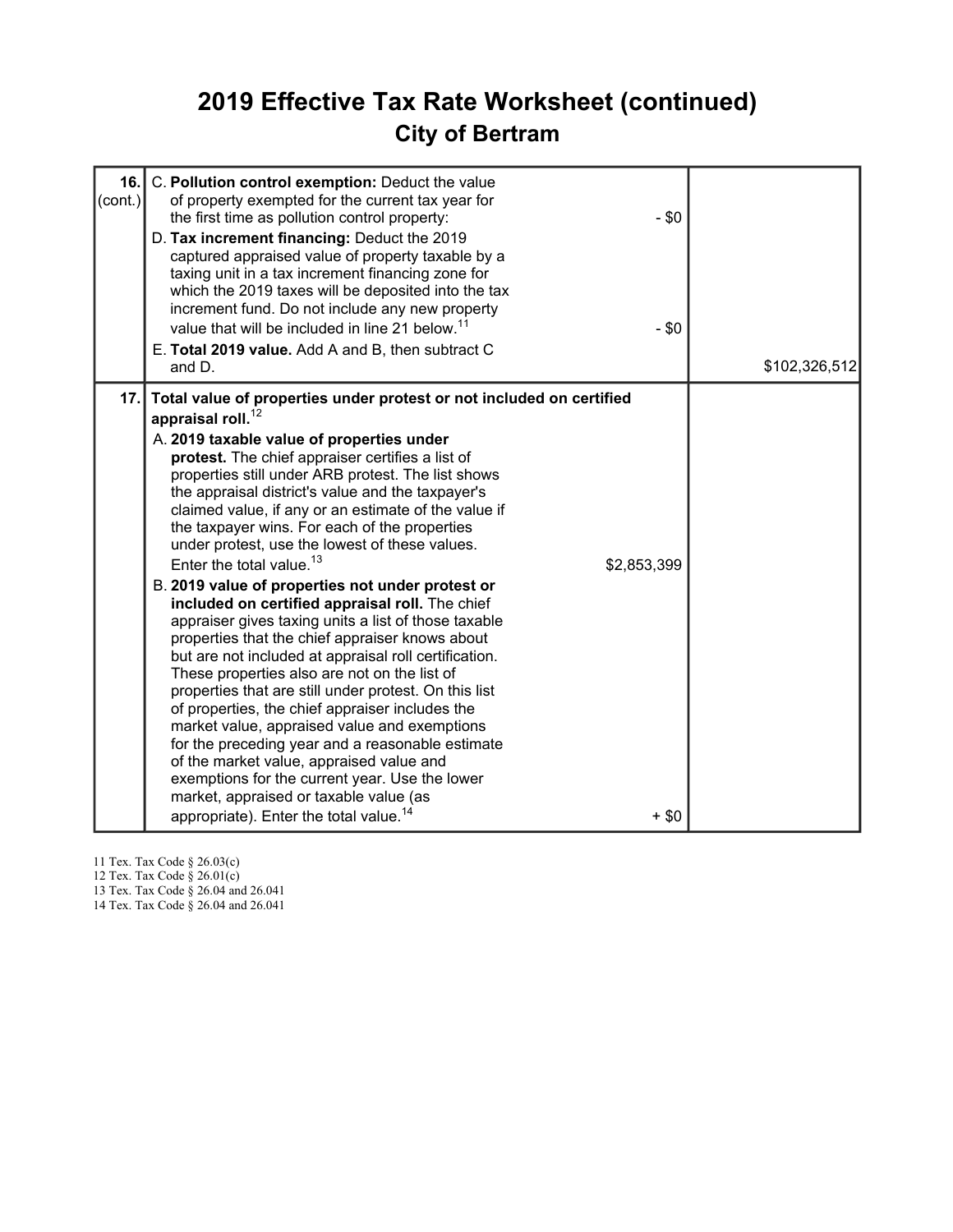### 2019 Effective Tax Rate Worksheet (continued) City of Bertram

| $\left(\text{cont.}\right)$ | 17. C. Total value under protest or not certified. Add<br>A and B.                                                                                                                                                                                                                                                                                                                                                                                                                                                                                                                                                                             | \$2,853,399    |
|-----------------------------|------------------------------------------------------------------------------------------------------------------------------------------------------------------------------------------------------------------------------------------------------------------------------------------------------------------------------------------------------------------------------------------------------------------------------------------------------------------------------------------------------------------------------------------------------------------------------------------------------------------------------------------------|----------------|
|                             | 18. 2019 tax ceilings. Counties, cities and junior colleges enter 2019 total taxable<br>value of homesteads with tax ceilings. These include the homesteads of<br>homeowners age 65 or older or disabled. Other taxing units enter "0". If your<br>taxing units adopted the tax ceiling provision in 2018 or prior year for<br>homeowners age 65 or older or disabled, use this step. <sup>15</sup>                                                                                                                                                                                                                                            | \$0            |
|                             | 19. 2019 total taxable value. Add lines 16E and 17C. Subtract line 18.                                                                                                                                                                                                                                                                                                                                                                                                                                                                                                                                                                         | \$105,179,911  |
|                             | 20. Total 2019 taxable value of properties in territory annexed after January<br>1, 2008. Include both real and personal property. Enter the 2019 value of<br>property in territory annexed. <sup>16</sup>                                                                                                                                                                                                                                                                                                                                                                                                                                     | \$0            |
|                             | 21. Total 2019 taxable value of new improvements and new personal property<br>located in new improvements. New means the item was not on the appraisal<br>roll in 2018. An improvement is a building, structure, fixture or fence erected on<br>or affixed to land. New additions to existing improvements may be included if<br>the appraised value can be determined. New personal property in a new<br>improvement must have been brought into the taxing unit after January 1, 2018<br>and be located in a new improvement. New improvements do include property<br>on which a tax abatement agreement has expired for 2019. <sup>17</sup> | \$3,866,740    |
|                             | 22. Total adjustments to the 2019 taxable value. Add lines 20 and 21.                                                                                                                                                                                                                                                                                                                                                                                                                                                                                                                                                                          | \$3,866,740    |
|                             | 23. 2019 adjusted taxable value. Subtract line 22 from line 19.                                                                                                                                                                                                                                                                                                                                                                                                                                                                                                                                                                                | \$101,313,171  |
|                             | 24. 2019 effective tax rate. Divide line 15 by line 23 and multiply by \$100. <sup>18</sup>                                                                                                                                                                                                                                                                                                                                                                                                                                                                                                                                                    | \$0.4404/\$100 |
|                             | 25. COUNTIES ONLY. Add together the effective tax rates for each type of tax the<br>county levies. The total is the 2019 county effective tax rate. <sup>19</sup>                                                                                                                                                                                                                                                                                                                                                                                                                                                                              | $$$ /\$100     |

15 Tex. Tax Code § 26.012(6)

16 Tex. Tax Code § 26.012(17)

17 Tex. Tax Code § 26.012(17)

18 Tex. Tax Code § 26.04(c)

19 Tex. Tax Code § 26.04(d)

A county, city or hospital district that adopted the additional sales tax in November 2018 or in May 2019 must adjust its effective tax rate. The Additional Sales Tax Rate Worksheet on page 39 sets out this adjustment. Do not forget to complete the Additional Sales Tax Rate Worksheet if the taxing unit adopted the additional sales tax on these dates.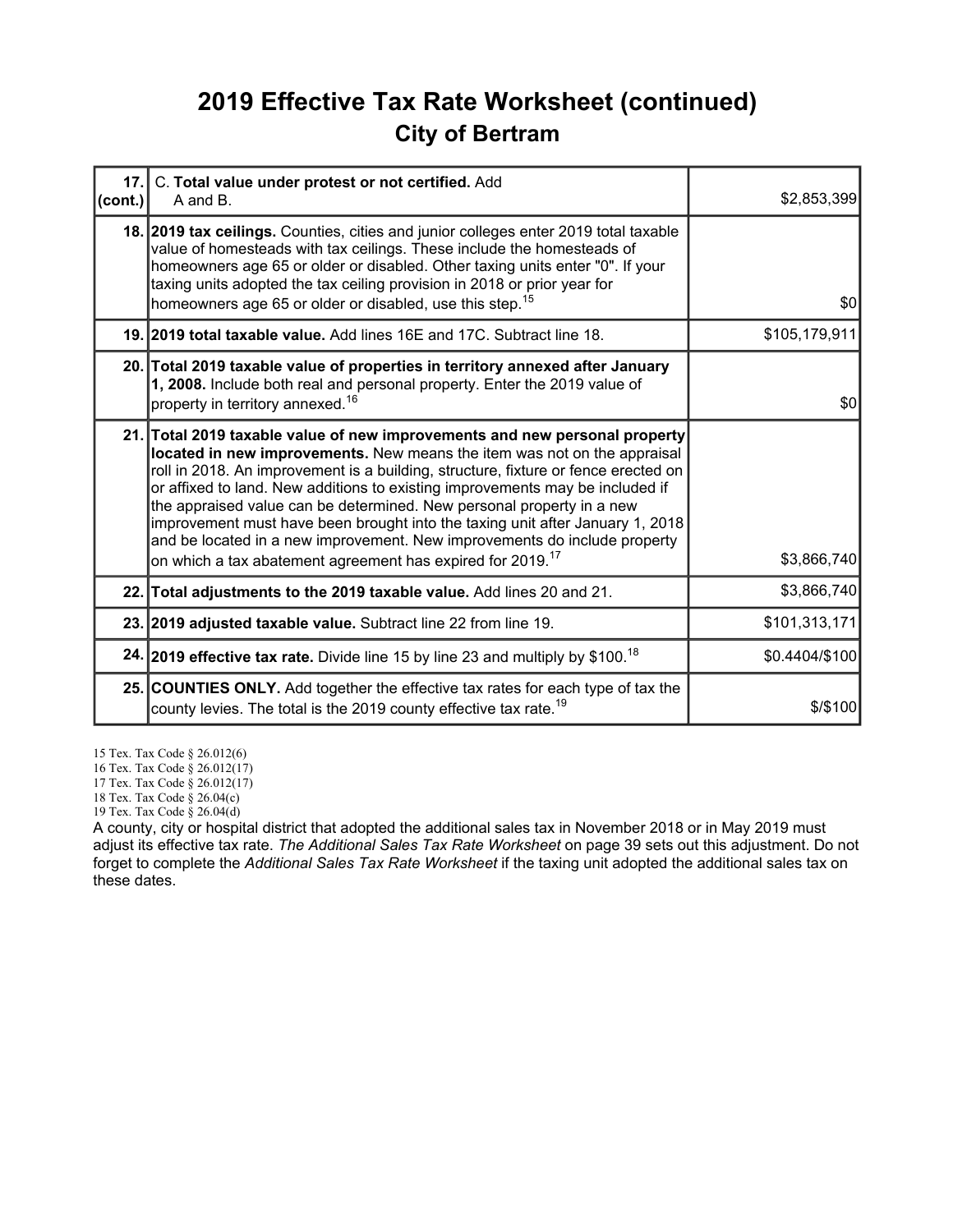# 2019 Rollback Tax Rate Worksheet

#### City of Bertram

See pages 17 to 21 for an explanation of the rollback tax rate.

|      | 26. 2018 maintenance and operations (M&O) tax rate.                                                                                                                                                                                                                                                                                                                                                                                                                                                                                                                                                                                                                              |                                 | \$0.481000/\$100 |
|------|----------------------------------------------------------------------------------------------------------------------------------------------------------------------------------------------------------------------------------------------------------------------------------------------------------------------------------------------------------------------------------------------------------------------------------------------------------------------------------------------------------------------------------------------------------------------------------------------------------------------------------------------------------------------------------|---------------------------------|------------------|
|      | 27. 2018 adjusted taxable value. Enter the amount from line 11.                                                                                                                                                                                                                                                                                                                                                                                                                                                                                                                                                                                                                  |                                 | \$92,759,516     |
| 28.1 | 2018 M&O taxes.<br>A. Multiply line 26 by line 27 and divide by \$100.<br>B. Cities, counties and hospital districts with<br>additional sales tax: Amount of additional sales<br>tax collected and spent on M&O expenses in<br>2018. Enter amount from full year's sales tax<br>revenue spent for M&O in 2018 fiscal year, if any.<br>Other units, enter "0." Counties exclude any<br>amount that was spent for economic development<br>grants from the amount of sales tax spent.<br>C. Counties: Enter the amount for the state criminal<br>justice mandate. If second or later year, the<br>amount is for increased cost above last year's<br>amount. Other units, enter "0." | \$446,173<br>$+$ \$0<br>$+$ \$0 |                  |
|      | D. Transferring function: If discontinuing all of a<br>department, function or activity and transferring it<br>to another unit by written contract, enter the<br>amount spent by the unit discontinuing the<br>function in the 12 months preceding the month of<br>this calculation. If the unit did not operate this<br>function for this 12-month period, use the amount<br>spent in the last full fiscal year in which the unit<br>operated the function. The unit discontinuing the<br>function will subtract this amount in H below. The<br>unit receiving the function will add this amount in<br>H below. Other units, enter "0."                                         | $+/-$ \$0                       |                  |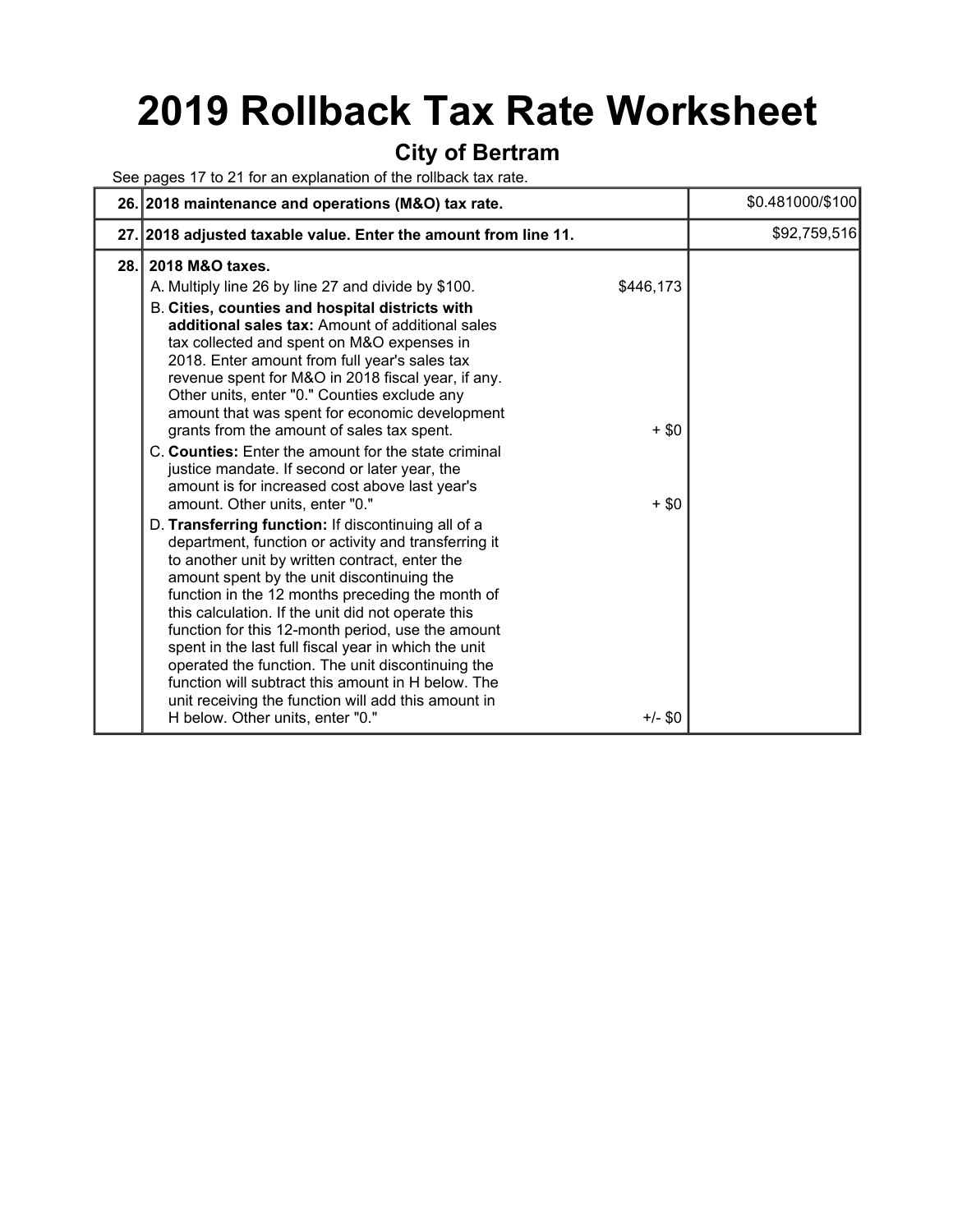## 2019 Rollback Tax Rate Worksheet (continued) City of Bertram

| 28.1<br>$\text{(cont.)}$ | E. Taxes refunded for years preceding tax year<br>2018: Enter the amount of M&O taxes refunded<br>during the last budget year for tax years<br>preceding tax year 2018. Types of refunds<br>include court decisions, Section 25.25(b) and (c)<br>corrections and Section 31.11 payment errors.<br>Do not include refunds for tax year 2018. This<br>line applies only to tax years preceding tax year<br>2018.<br>F. Enhanced indigent health care expenditures:<br>Enter the increased amount for the current year's<br>enhanced indigent health care expenditures<br>above the preceding tax year's enhanced indigent<br>health care expenditures, less any state<br>assistance.<br>G. Taxes in tax increment financing (TIF): Enter<br>the amount of taxes paid into the tax increment<br>fund for a reinvestment zone as agreed by the<br>taxing unit. If the unit has no 2019 captured<br>appraised value in Line 16D, enter "0."<br>H. Adjusted M&O Taxes. Add A, B, C, E and F. For<br>unit with D, subtract if discontinuing function and | $+ $11$<br>$+$ \$0<br>$-$ \$0 |                |
|--------------------------|---------------------------------------------------------------------------------------------------------------------------------------------------------------------------------------------------------------------------------------------------------------------------------------------------------------------------------------------------------------------------------------------------------------------------------------------------------------------------------------------------------------------------------------------------------------------------------------------------------------------------------------------------------------------------------------------------------------------------------------------------------------------------------------------------------------------------------------------------------------------------------------------------------------------------------------------------------------------------------------------------------------------------------------------------|-------------------------------|----------------|
|                          | add if receiving function. Subtract G.<br>29. 2019 adjusted taxable value.                                                                                                                                                                                                                                                                                                                                                                                                                                                                                                                                                                                                                                                                                                                                                                                                                                                                                                                                                                        |                               | \$446,184      |
|                          | Enter line 23 from the Effective Tax Rate Worksheet.                                                                                                                                                                                                                                                                                                                                                                                                                                                                                                                                                                                                                                                                                                                                                                                                                                                                                                                                                                                              |                               | \$101,313,171  |
|                          | 30. 2019 effective maintenance and operations rate.<br>Divide line 28H by line 29 and multiply by \$100.                                                                                                                                                                                                                                                                                                                                                                                                                                                                                                                                                                                                                                                                                                                                                                                                                                                                                                                                          |                               | \$0.4404/\$100 |
|                          | 31. 2019 rollback maintenance and operation rate.<br>Multiply line 30 by 1.08. (See lines 49 to 52 for additional rate for pollution<br>control expenses.                                                                                                                                                                                                                                                                                                                                                                                                                                                                                                                                                                                                                                                                                                                                                                                                                                                                                         |                               | \$0.4756/\$100 |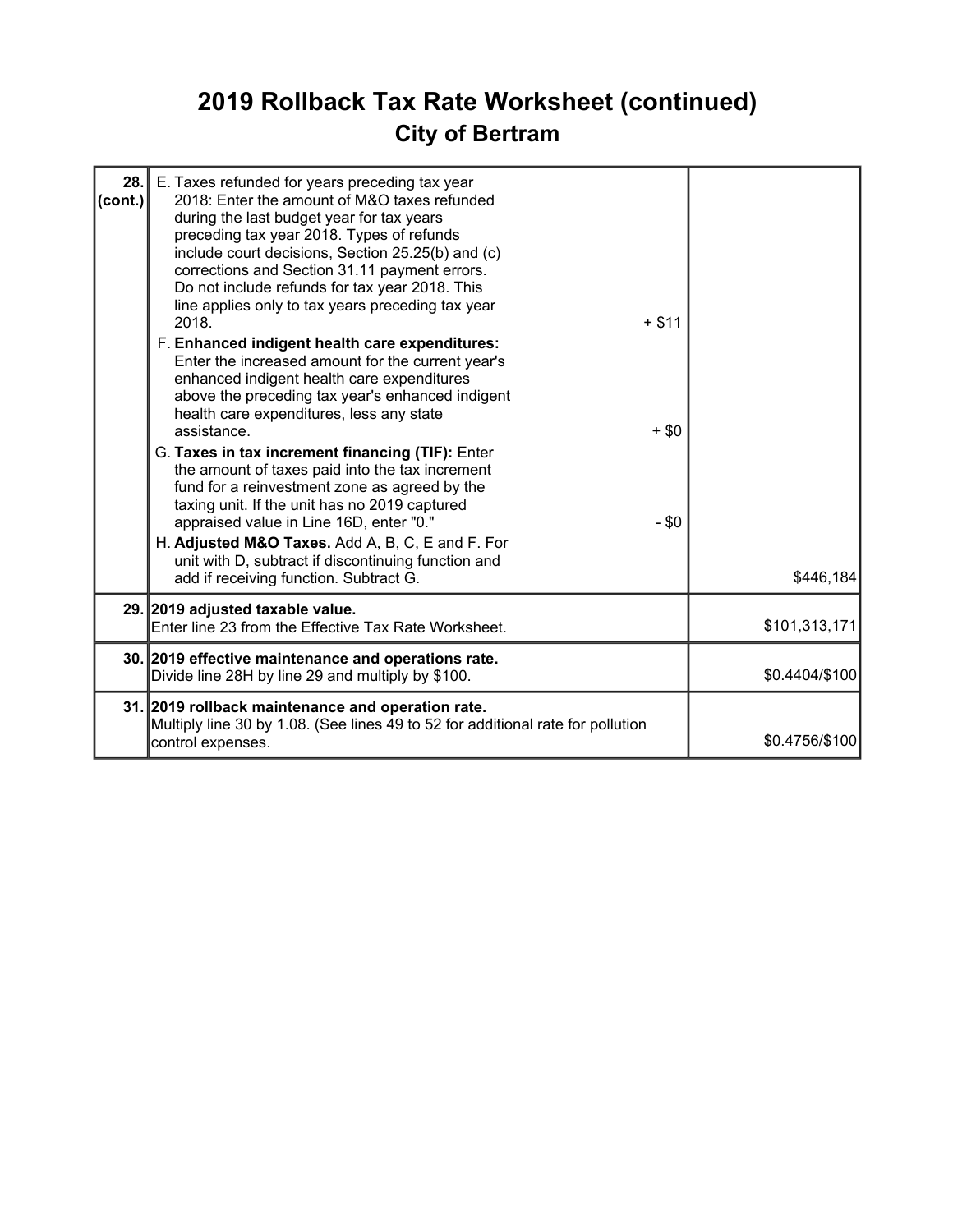### 2019 Rollback Tax Rate Worksheet (continued) City of Bertram

| 32.1 | Total 2019 debt to be paid with property taxes and additional sales tax<br>revenue.<br>"Debt" means the interest and principal that will be paid on debts that:<br>(1) are paid by property taxes,<br>(2) are secured by property taxes,<br>(3) are scheduled for payment over a period longer than one year and<br>(4) are not classified in the unit's budget as M&O expenses.<br>A: Debt also includes contractual payments to other<br>taxing units that have incurred debts on behalf of this<br>taxing unit, if those debts meet the four conditions<br>above. Include only amounts that will be paid from<br>property tax revenue. Do not include appraisal<br>district budget payments. List the debt in Schedule B:<br>Debt Service.<br>\$0<br>B: Subtract unencumbered fund amount used to<br>reduce total debt.<br>$-\$0$<br>$-\$0$<br>C: Subtract amount paid from other resources.<br>D: Adjusted debt. Subtract B and C from A. | \$0            |
|------|-----------------------------------------------------------------------------------------------------------------------------------------------------------------------------------------------------------------------------------------------------------------------------------------------------------------------------------------------------------------------------------------------------------------------------------------------------------------------------------------------------------------------------------------------------------------------------------------------------------------------------------------------------------------------------------------------------------------------------------------------------------------------------------------------------------------------------------------------------------------------------------------------------------------------------------------------|----------------|
|      | 33. Certified 2018 excess debt collections. Enter the amount certified by the<br>collector.                                                                                                                                                                                                                                                                                                                                                                                                                                                                                                                                                                                                                                                                                                                                                                                                                                                   | \$0            |
|      | 34. Adjusted 2019 debt. Subtract line 33 from line 32.                                                                                                                                                                                                                                                                                                                                                                                                                                                                                                                                                                                                                                                                                                                                                                                                                                                                                        | \$0            |
|      | 35. Certified 2019 anticipated collection rate. Enter the rate certified by the<br>collector. If the rate is 100 percent or greater, enter 100 percent.                                                                                                                                                                                                                                                                                                                                                                                                                                                                                                                                                                                                                                                                                                                                                                                       | 100.000000%    |
|      | 36. 2019 debt adjusted for collections. Divide line 34 by line 35.                                                                                                                                                                                                                                                                                                                                                                                                                                                                                                                                                                                                                                                                                                                                                                                                                                                                            | \$0            |
|      | 37.12019 total taxable value. Enter the amount on line 19.                                                                                                                                                                                                                                                                                                                                                                                                                                                                                                                                                                                                                                                                                                                                                                                                                                                                                    | \$105,179,911  |
|      | 38. 2019 debt tax rate. Divide line 36 by line 37 and multiply by \$100.                                                                                                                                                                                                                                                                                                                                                                                                                                                                                                                                                                                                                                                                                                                                                                                                                                                                      | \$0.0000/\$100 |
|      | 39. 2019 rollback tax rate. Add lines 31 and 38.                                                                                                                                                                                                                                                                                                                                                                                                                                                                                                                                                                                                                                                                                                                                                                                                                                                                                              | \$0.4756/\$100 |
|      | 40. COUNTIES ONLY. Add together the rollback tax rates for each type of tax the<br>county levies. The total is the 2019 county rollback tax rate.                                                                                                                                                                                                                                                                                                                                                                                                                                                                                                                                                                                                                                                                                                                                                                                             | \$/\$100       |

A taxing unit that adopted the additional sales tax must complete the lines for the Additional Sales Tax Rate. A taxing unit seeking additional rollback protection for pollution control expenses completes the Additional Rollback Protection for Pollution Control.